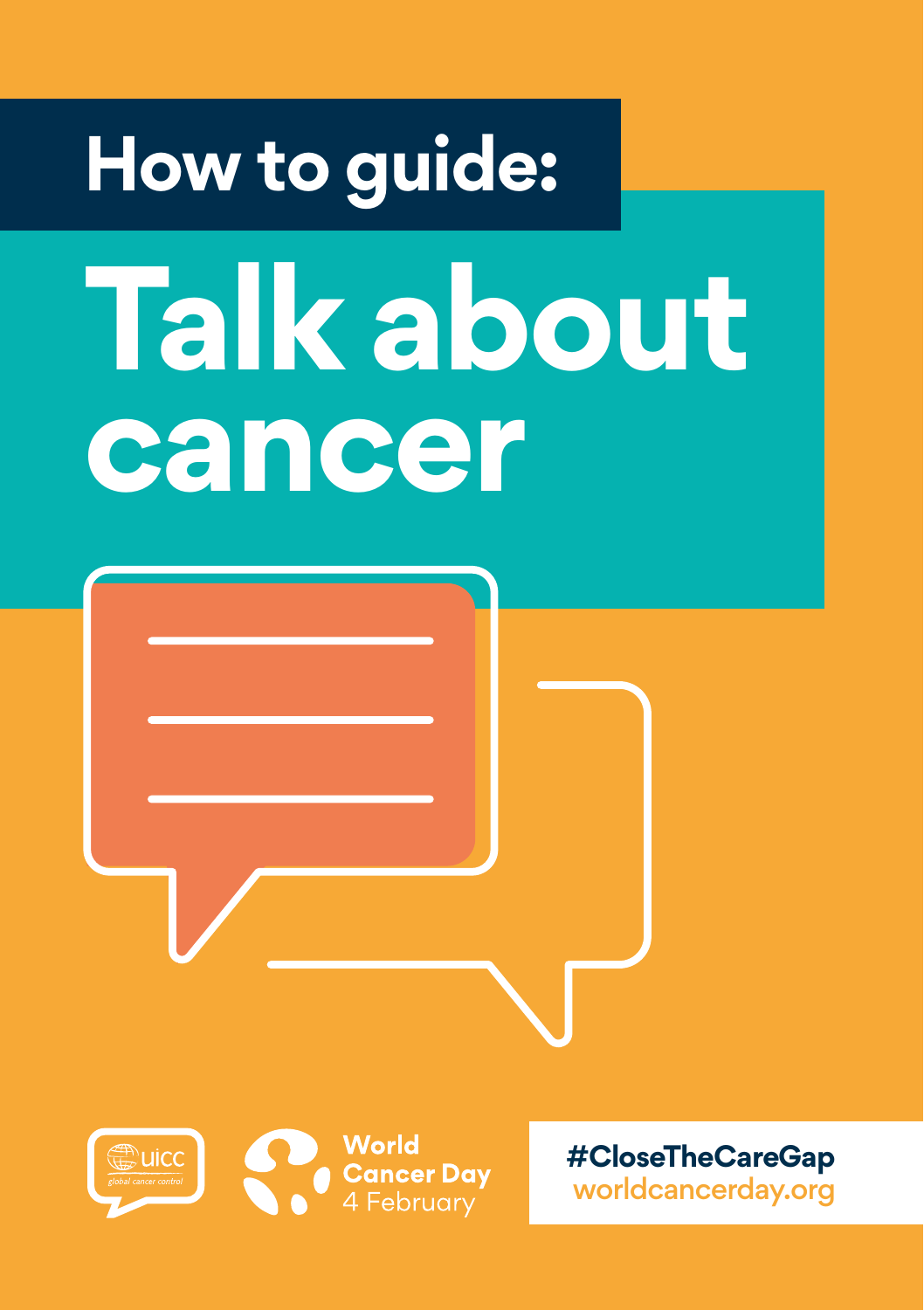## **Let's start a**

**conversation**

With a topic as complex as cancer there are many questions. And, it can get overwhelming. You might not know where to start and how to work through the questions you have – as someone interested to learn more about cancer, or as the person diagnosed with cancer or the person in their support network.

> In some cultures, cancer is still a taboo subject and universally, for many of us, it's tough and uncomfortable. Yet, talking about cancer openly raises awareness, improves outcomes, and can ultimately save lives.

There are no hard rules on how to talk about cancer just as there is no 'right way' or 'wrong way' for you and your family and friends to cope with cancer.

**This is only meant as a guide for you to find the best way to start talking about cancer.**

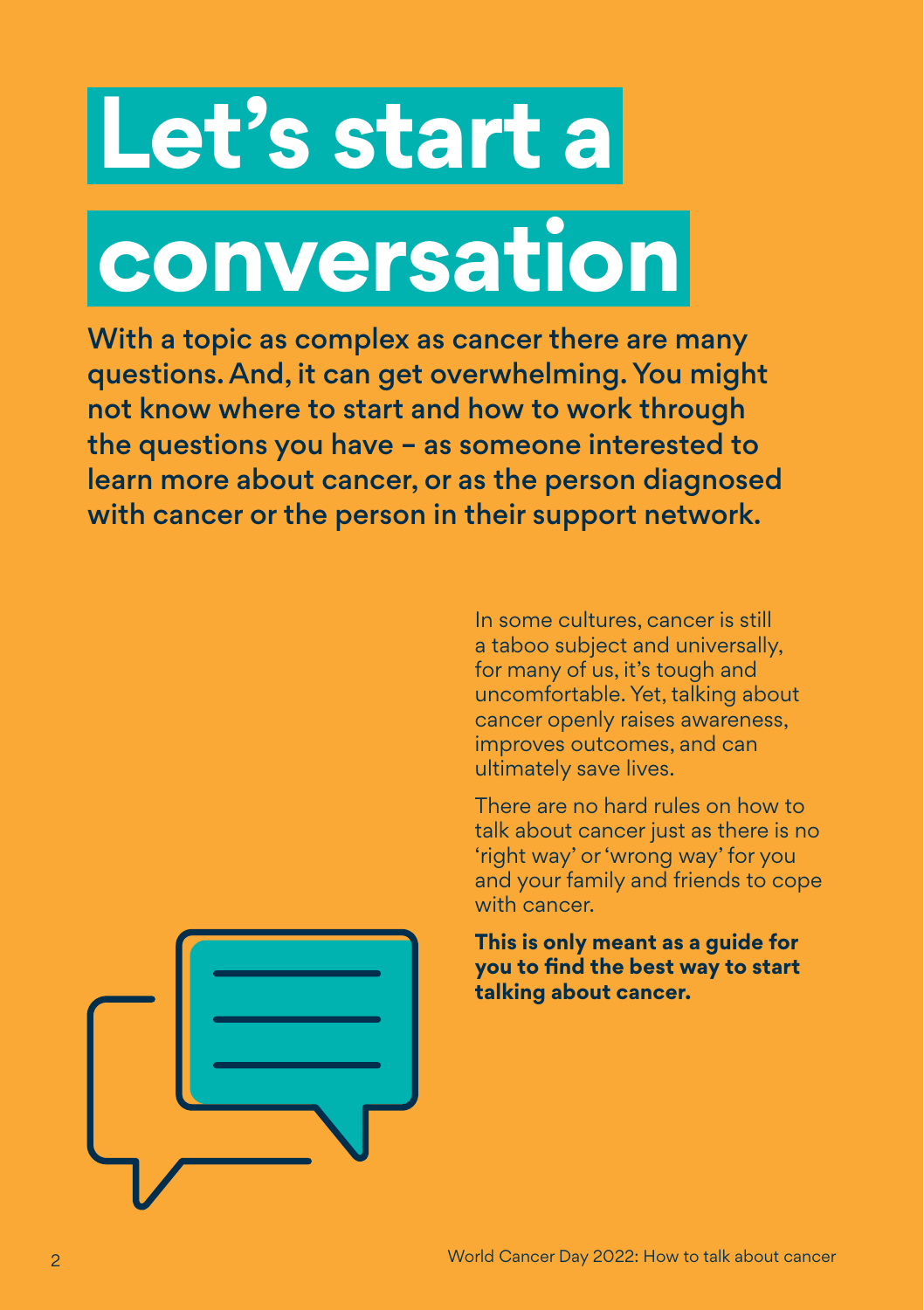### **Talking about cancer in general**

We encourage you to use your voice and talk to your family, friends and network. Having personal conversations about an issue that is important to you can be incredibly powerful in raising awareness and understanding of cancer, and ultimately help create action.

Not sure where to start? Take a look at the Key Issues on the World Cancer Day website which can help to spark a new and perhaps surprising conversation about cancer.

For more information, Visit: [worldcancerday.org/keyissues](http://worldcancerday.org/keyissues)

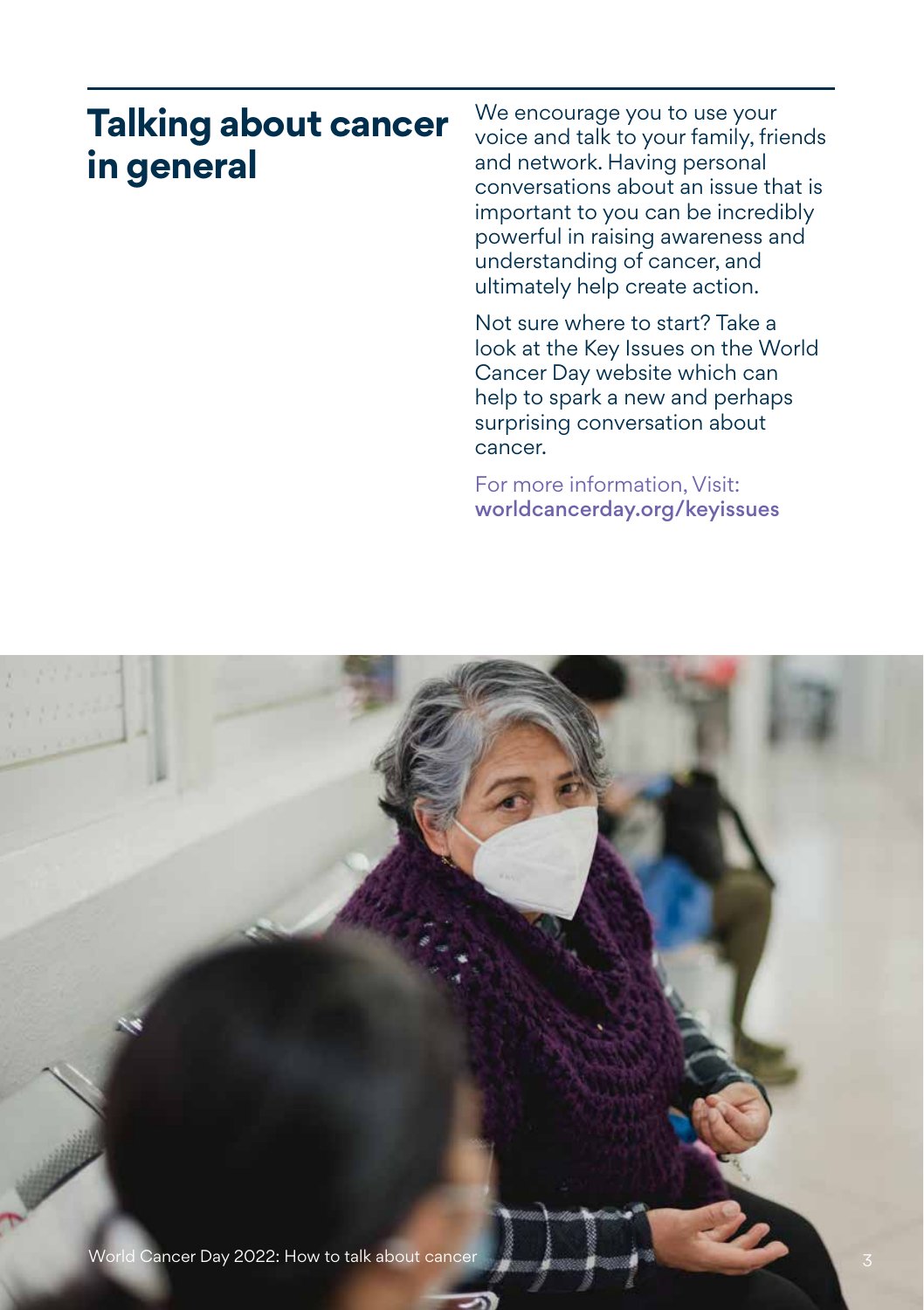#### **Talking to someone with cancer**

For a person diagnosed with cancer, friends, families and colleagues can play a major role in providing emotional, social and practical support.

Take your cue from the person as everyone deals with their own cancer diagnosis and journey differently. Even if you're not sure about how best to approach the conversation, sometimes it's better to talk than avoiding the conversation altogether.

The following suggestions may help you approach your conversations so you feel best prepared.

#### **Preparation**

- Try to process your own feelings beforehand
- Be aware that your own experiences can affect how you react
- Learn about the diagnosis through reliable sources so that you're as informed as possible

#### **Offering support**

- Offer assistance, even with small tasks and check what would be most helpful (sometimes people have an abundance of food, but no-one to walk the dog)
- Ask if they would like help. If so, offer help in specific, concrete ways and follow up on your commitment

#### **Be open**

- Spend time with the person
- Ask if they would like to talk about their experience
- Let them decide what and how much to share
- Be willing to talk about their experiences and allow the other to share their fears
- Be available to talk as often as they wish, and be sensitive if the person would like space
- Talk about things other than cancer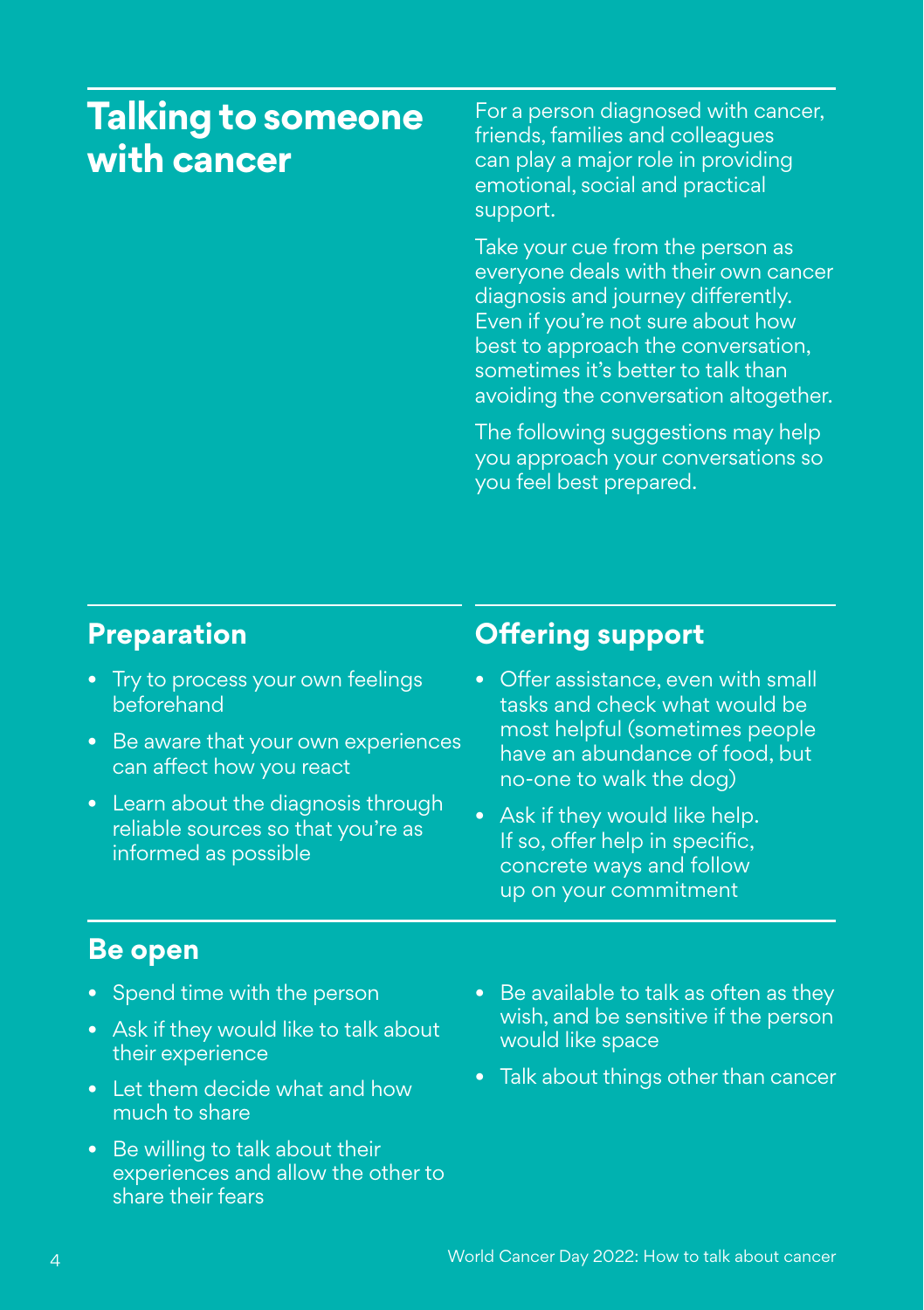#### **Some further guidance for consideration:**

- Avoid comparing their situation with those of other people you may know with cancer, in particular sharing "doom and gloom" stories
- Avoid talking in generalities about the odds of recovery or survival, or downplay the situation
- Try not to show false optimism or hope
- Avoid using language that may inadvertently make the person feel guilty (e.g. "You can beat this", "You must fight", "Don't give up")
- Avoid asking distressing questions like "How long have you got?"
- Avoid bringing up new, alternative cures you may have read about
- Avoid bringing religion into the conversation
- Respect their privacy and let them tell others
- Avoid making the conversation centred around you and overburdening them with your own feelings
- Apologise without defensiveness if you feel you have said something wrong
- Take your cues from them at any particular moment – some days may be better for talking and other days they may not feel like talking, and some people are more open and others more private
- Respect their choices and avoid imposing your own opinions of what you think you would do in regards to treatment and care
- Listen if they are upset rather than rushing to cheer them up

#### **What you might say when you're not sure what to say:**

- "I'm not sure what to say, but if there is anything that I can do to help, I am here for you."
- "I'm very sorry to hear you're going through this."
- "If you just want to talk, I am happy to listen."
- "Always feel free to let me know
- if you want or need anything."
- "I heard what's happening, and I'm sorry"

#### **Some questions you can ask:**

- "How are you doing?"
- "Tell me what you would you like me to do to help"
- "Do you want to talk about it?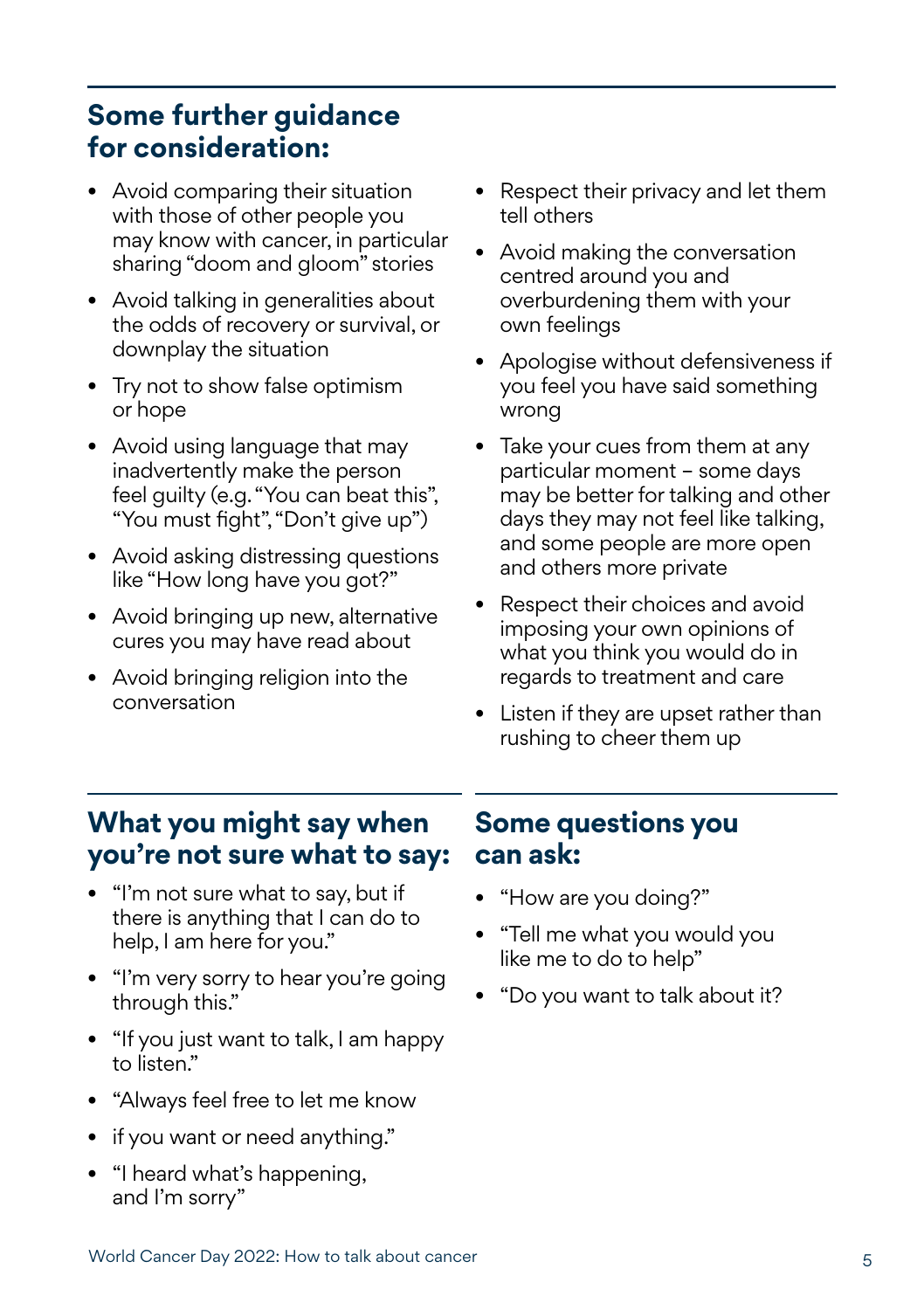### **Talking to someone Talking to children with cancer** Speaking to children about cancer

- If you work with someone or employ someone with cancer, explore ways to support your team member to continue to actively contribute
- Consider job modifications such as job sharing, working from home, flexible hours etc.
- Explore and consider offering workplace support programmes
- Be considerate of the information your team member or colleague wishes to share with others
- Ask them the type of support they would welcome
- Provide support to co-workers and give them the opportunity to express their anxiety and feelings
- Keep the conversation open and honest

isn't always easy but it is important to address any concerns or anxiety they may have. For parents and teachers alike, there are ways in which children can learn about cancer in a supportive environment.

- Be honest
- Children respond well to specific details
- Use simple language
- Explain where the cancer is in the body, how it will be treated, that it cannot be caught and it is not their fault
- Explain why they may not be able to play or do the things they are normally used to with you or the person they know with cancer
- Repeat your explanations
- Encourage questions and respond to each question specifically
- Ask them about their feelings
- Listen to their fears
- Assure them they will be loved and cared for, whatever happens
- Update them with small pieces of news rather than everything at once

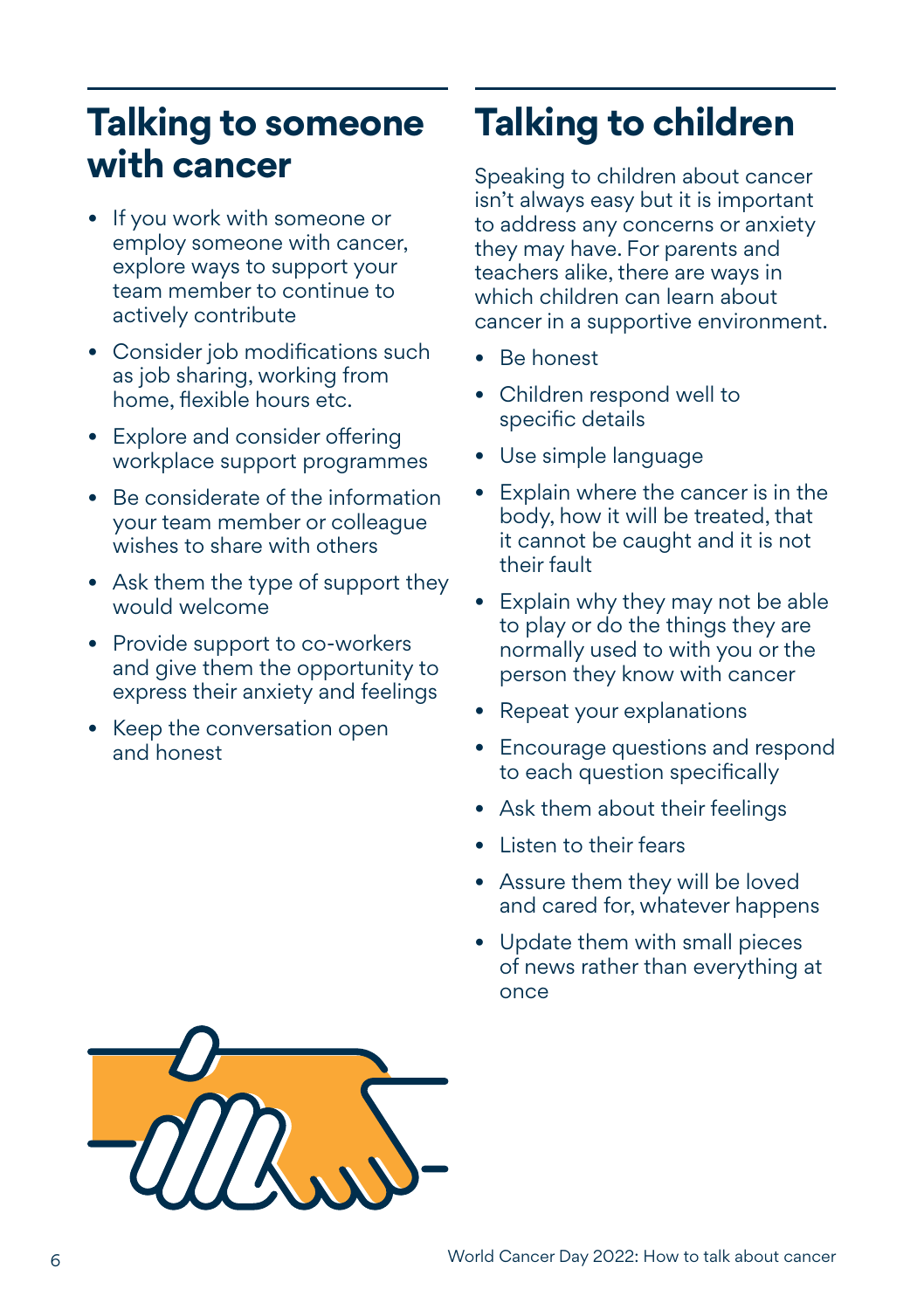#### **Talking about cancer when you have cancer**

- You don't have to tell to everyone about your diagnosis but it is an opportunity to be open with your trusted, loved ones
- Rely on people close to you who you feel comfortable talking to. It's also okay to not share this information with everyone
- Keep the lines of communication open: make a regular schedule to have private, quiet conversations where you won't be distracted or rushed
- Be open to talking about more difficult topics such as fear of recurrence or financial concerns
- Don't hesitate to ask for support but know that it's okay if you don't know what support you might need
- And, if on days and moments you don't feel like talking about cancer, that's okay too.

#### **For more information and guidance, explore the following resources:**

[https://www.cancer.net/](https://www.cancer.net/coping-with-cancer/talking-with-family-and-friends/talking-about-cancer/talking-with-someone-who-has-cancer) [coping-with-cancer/talking](https://www.cancer.net/coping-with-cancer/talking-with-family-and-friends/talking-about-cancer/talking-with-someone-who-has-cancer)[with-family-and-friends/talk](https://www.cancer.net/coping-with-cancer/talking-with-family-and-friends/talking-about-cancer/talking-with-someone-who-has-cancer)[ing-about-cancer/talking-with](https://www.cancer.net/coping-with-cancer/talking-with-family-and-friends/talking-about-cancer/talking-with-someone-who-has-cancer)[someone-who-has-cancer](https://www.cancer.net/coping-with-cancer/talking-with-family-and-friends/talking-about-cancer/talking-with-someone-who-has-cancer)

[https://www.cancer.org/treatment/](https://www.cancer.org/treatment/understanding-your-diagnosis.html) [understanding-your-diagnosis.html](https://www.cancer.org/treatment/understanding-your-diagnosis.html)

[https://health.clevelandclinic.org/](https://health.clevelandclinic.org/how-to-talk-and-comfort-someone-with-cancer/) [how-to-talk-and-comfort-some](https://health.clevelandclinic.org/how-to-talk-and-comfort-someone-with-cancer/)[one-with-cancer/](https://health.clevelandclinic.org/how-to-talk-and-comfort-someone-with-cancer/)

[https://www.macmillan.org.uk/can](https://www.macmillan.org.uk/cancer-information-and-support)[cer-information-and-support](https://www.macmillan.org.uk/cancer-information-and-support)

[https://www.cancer.org.au/can](https://www.cancer.org.au/cancer-information/types-of-cancer/childhood-cancers/talking-to-kids-about-cancer)[cer-information/types-of-cancer/](https://www.cancer.org.au/cancer-information/types-of-cancer/childhood-cancers/talking-to-kids-about-cancer) [childhood-cancers/talking-to-kids](https://www.cancer.org.au/cancer-information/types-of-cancer/childhood-cancers/talking-to-kids-about-cancer)[about-cancer](https://www.cancer.org.au/cancer-information/types-of-cancer/childhood-cancers/talking-to-kids-about-cancer)

[www.nccn.org/patients](https://www.nccn.org/patientresources/patient-resources)

<https://www.cancer.org/treatment/>